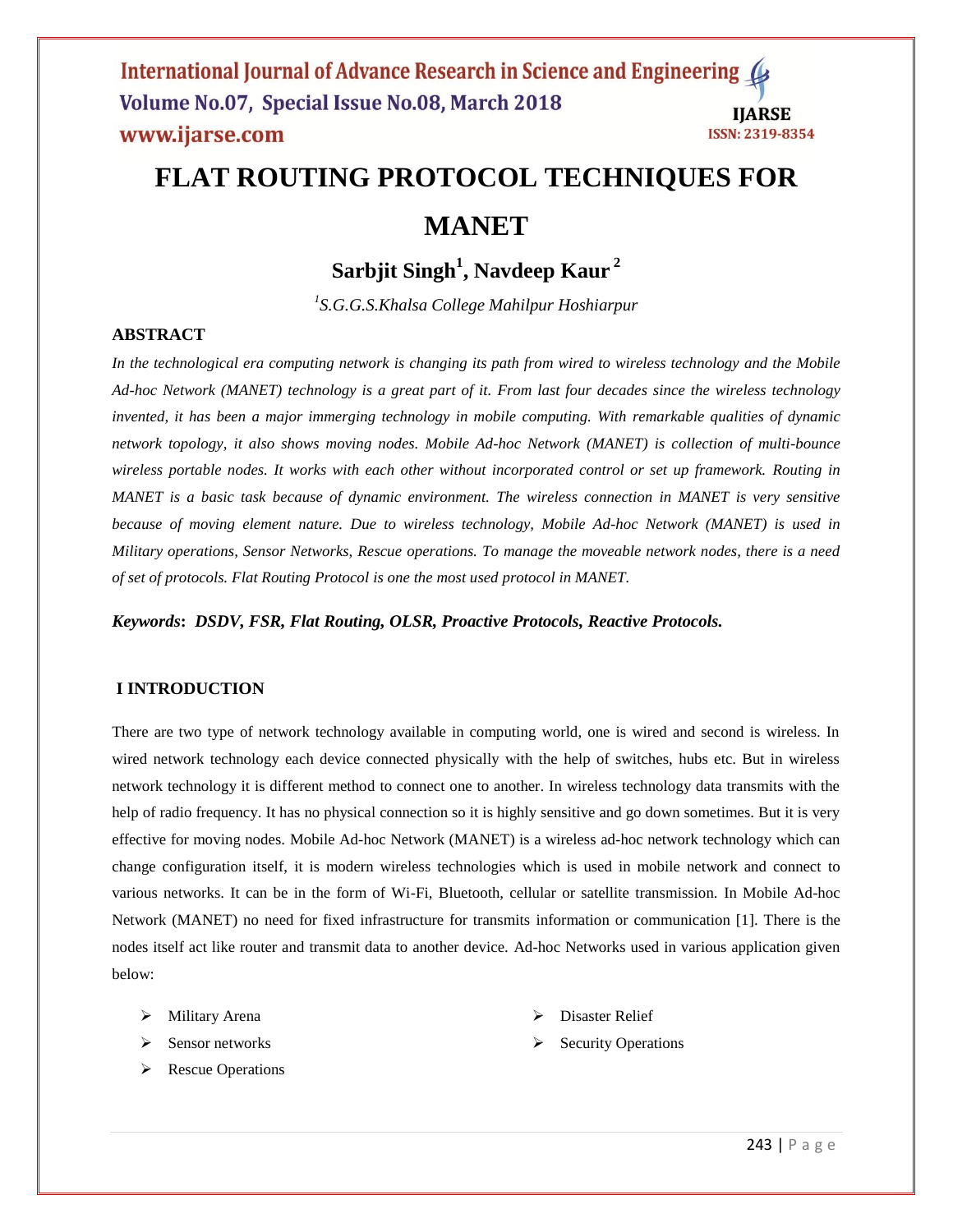

**Figure 1: Mobile Ad-hoc Network (MANET)**

# **I ROUTING PROTOCOLS IN MANET**

Any type of network has some specific rules for transmit data from source to destination node. The set of rules which helps to choose the best path to transfer data one to another node easily. Mobile Ad-hoc Network (MANET) has its own routing protocols which are control the traveling data in the network and responsible to achieve the destination. Choosing routing protocols are based on the communication strategy in network used for transmitting packets from sender to receiver i.e. broadcast, unicast or multicast routing. These are classified as flat routing, hierarchical or hybrid routing and geographic position assisted routing.



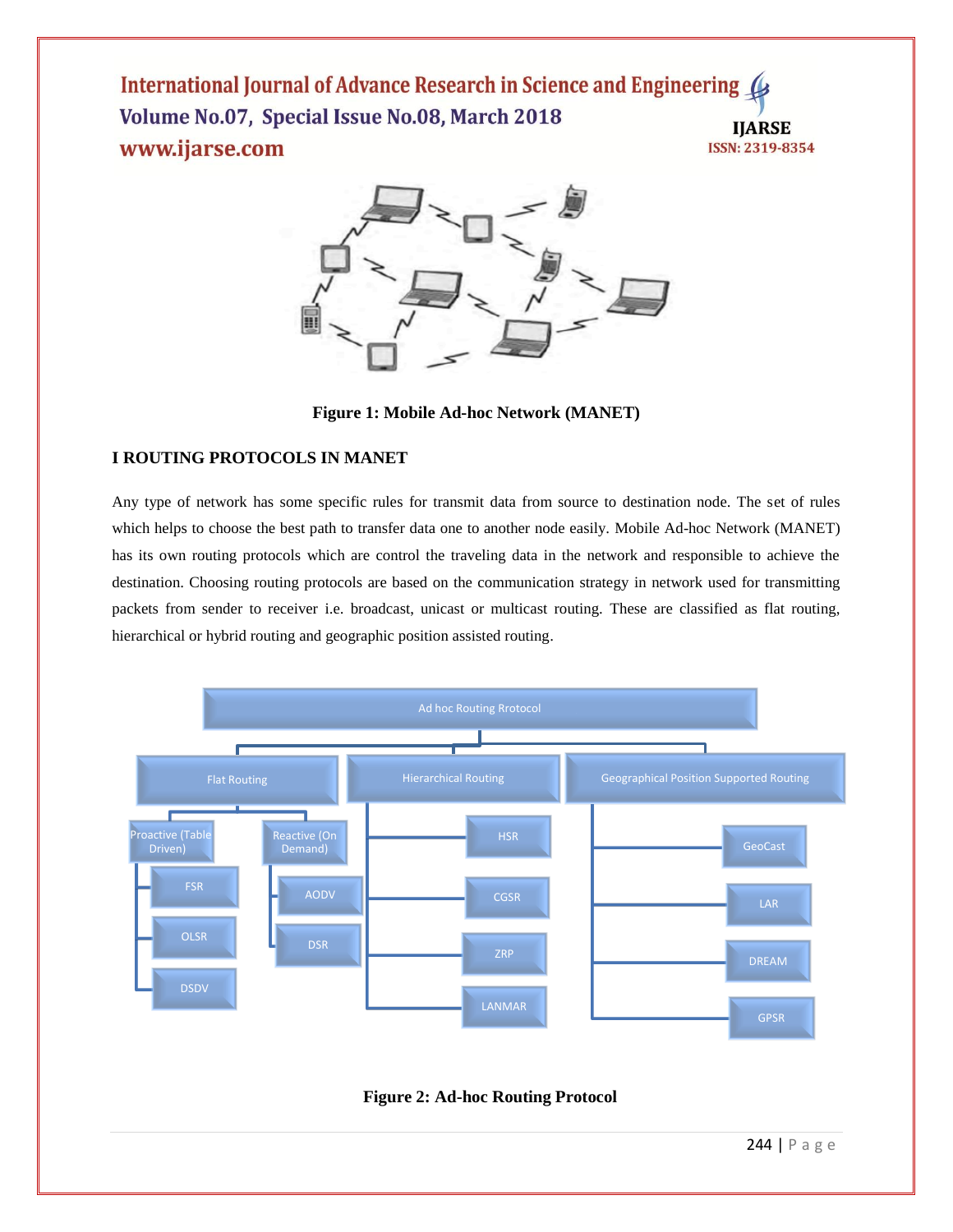# **II FLAT ROUTING**

The routing table of MANET represents flat routing has individual Identity of each network. It has no network structure or subnet for sending or receiving data packets. Flat routing search the best rout hop by hop to the destination by any path without any effort to manage the network or its traffic. All the router settings in flat routing protocol on a flat geometric plane. Routing Information routing (RIP) is a good example of flat routing protocol. The routing protocols divided in FSR, FSLR, OLSR, DSDV, AODV and DSR. Flat routing protocols are two types based on demand routing.

- Proactive Routing (Table Driven) Protocol.
- Reactive Routing (On Demand) Protocol.
	- **a) Proactive Routing (Table Driven) Protocol**

In proactive routing protocol each node regularly updates routing information and maintains one or more routing tables in network. Because of this it called Table Driven routing protocol. Routes information is kept in the routing tables and is time to time updated as the network topology change [2]. If there is any change in the network topology, each node sends broadcast massage to the network. It maintaining update information of network and tolerate additional overhead cost. FSR , OLSR and DSDV are some Proactive Routing Protocols.

### **i. FSR (Fisheye State Routing)**

FSR (Fisheye State Routing) is a proactive routing protocol. It provides an implicit hierarchical routing structure. FSR organize well to large network size and keeps overhead low without compromising route computation accuracy when the destination node is near. The accuracy of routing in FSR is similar with an ideal Link State scheme.





**Figure 3: FSR (Fisheye State Routing) Message Reduction in FSR**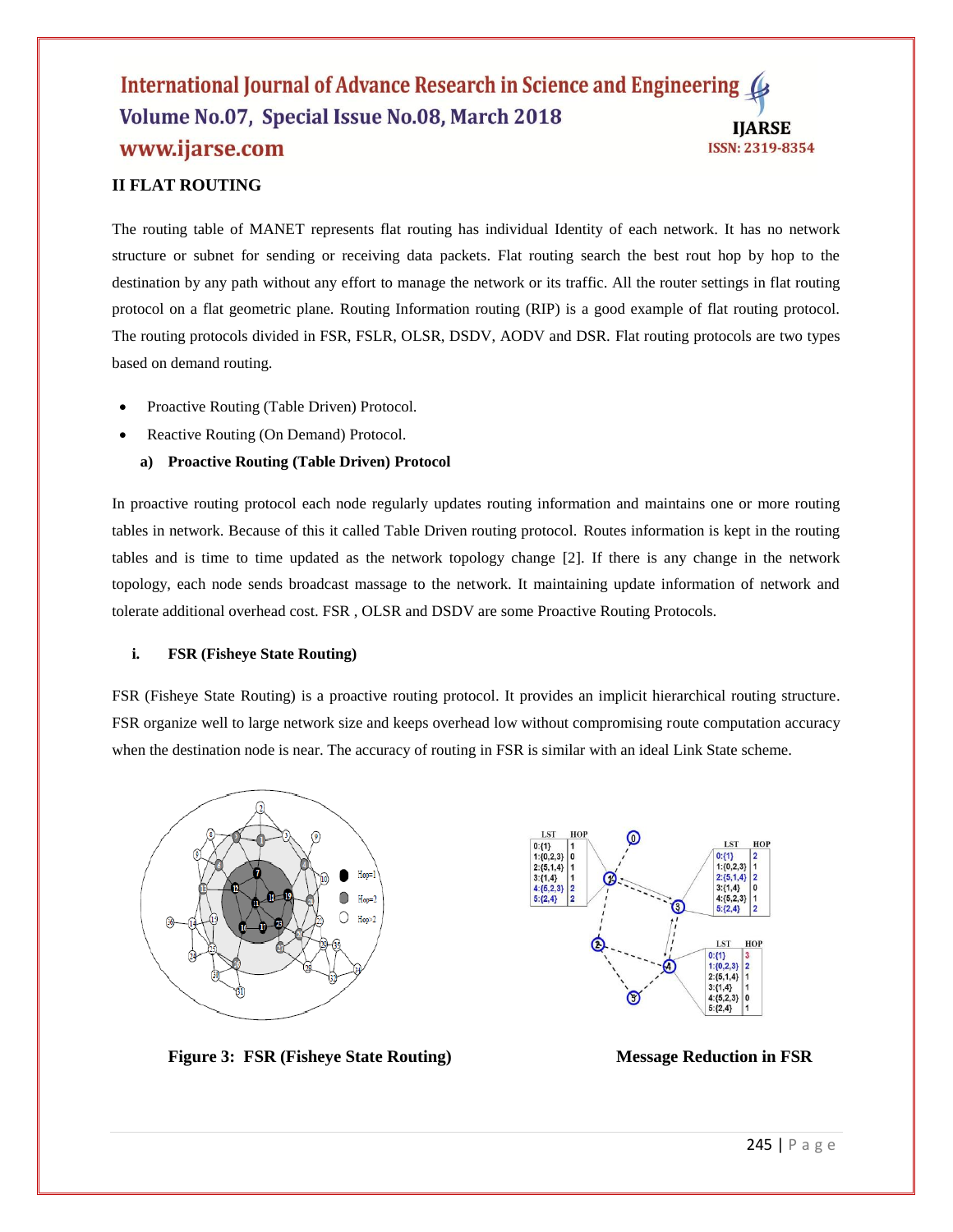# **ii. OLSR (Optimized Link State Routing )**

OLSR operate as proactive routing protocol and an optimization of classical link state protocol. The OLSR protocol at each node discovers 2-hop neighbor information using Hello massage. In link state routing the massage transmit by each node, so the massage received by nodes more than one time. This stage is responsible for data flooding. To improve the link state protocol and optimizes it with the help of multipoint relays (MPR). In OLSR that nodes which is selected as MPR, are responsible for control flooded traffic into the entire network. These have responsibility to transmit data to 2-hop neighbor when declaring link state information in the network. MRP reduce the number of transmission and set short path for broadcast packets.



**Figure 4: LSR Normal Flooding OSLR MPR Flooding OLSR Routing Table**

## **iii. DSDV(Destination-Sequenced Distance Vector)**

DSDV (Destination-Sequenced Distance Vector) is upgrade version of Bellman-Ford routing algorithm. It is based on Routing Information Protocol (RIP) which engages the hop count as a routing metric. DSDV protocol adds a new attribute and sequence number to each route table entry of the conventional RIP. Entry of new sequence node network choose different path that prevent node from routing loop. It addresses the long-lived loops and counting to infinity problems of the traditional distance-vector routing protocols.

| Destination    | <b>Next</b> | Metric         | Sequence |
|----------------|-------------|----------------|----------|
|                | Hope        |                | No.      |
|                |             |                | 123      |
| $\overline{c}$ |             |                | 518      |
| $\mathcal{R}$  | 3           |                | 312      |
|                |             |                | 188      |
| $\varsigma$    |             | $\overline{2}$ | 212      |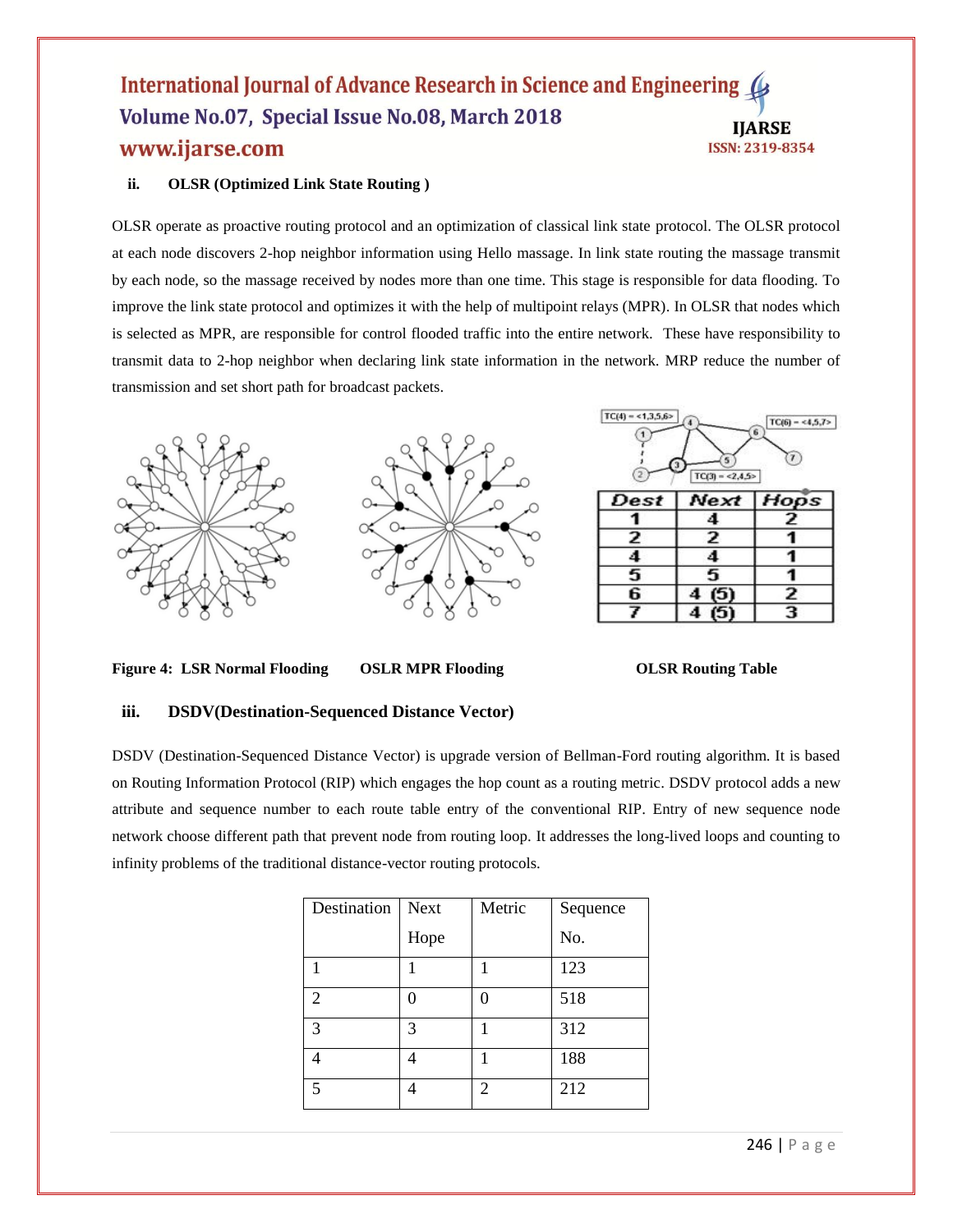

**Figure 5: DSDV Routing Table Node 2**

### **b) Reactive Routing (On Demand) Protocol.**

Reactive routing is known as on demand routing protocol in mobile ad-hoc routing protocol. It is bandwidth efficient routing protocol for MANET. It has two main function of routing, first is Route Discovery which is responsible for discover new route when needed. The second is Route Maintenance. The main function of Route Maintenance is detection of link break and repair of existing route. With the help of Route Discovery functions Reactive Routing become more bandwidth efficient and the route maintenance give a opportunity to resolve the link failure in the network. It attempts to minimize the routing overhead and find an alternate route skipping this broken link.

### **i. AODV (Ad Hoc On-Demand Distance Vector)**

AODV is a reactive routing protocol that means it establishes route to destination on demand only. Ad Hoc On-Demand Distance Vector support both unicast and multicast routing. It defines Route Requests (RREQ), Route Replies (RREP) and Route Errors (RERR) message types. Route Requests messages are used to start the route finding process and Route replies used to finalize the selected route in the network. If any link breakage in an active route, the Route Error massage notify the network.





**Figure 6: Route Requests (RREQ) Broadcast Route Replies (RREP) Path Forwarding**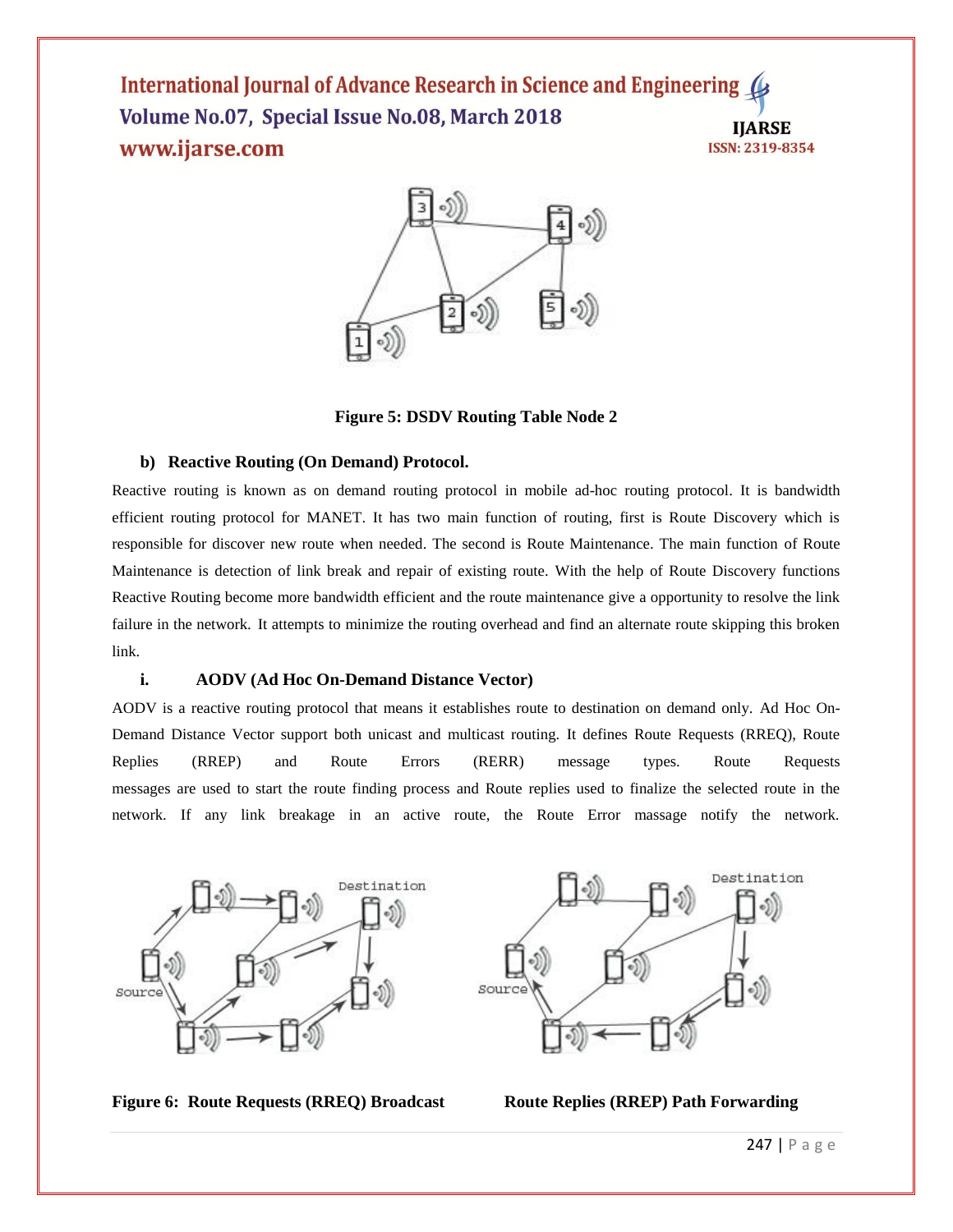# **ii. DSR (Dynamic Source Routing Protocol)**

The Dynamic Source Routing Protocol (DSR) is an efficient routing protocol designed for use in multi-hop wireless ad hoc networks of MANET. It gives the power to network to completely self-organizing and self-configuring without any network infrastructure or administrator. The version of DSR uses explicit source routing in which each data packet sent carries in its header the complete, ordered list of nodes through which the packet will pass. The explicit source routing allows the sender to select and supports the use of multiple routes to any destination (example, for load balancing), and allows a simple guarantee that the routes used are loop-free.



**Figure 7: DSR Routing Table**

### **CONCLUSION**

This paper reveals that working of Flat routing protocol in MANET. It divided into two categories mainly, Proactive Routing (Table Driven) Protocol and Reactive Routing (On Demand) Protocol. Both have some unique features and some limitations. Flat routing works well in Mobile Ad-hoc network sometimes. Flat routing protocol is a network communication protocol implemented by routers in which all routers are each other's peers.The results showed that the performance of the two reactive protocols (DSR and AODV) was better than DSDV. The overall performance of DSR was better than the other two protocols except in the case of end to end delay.

### **REFERENCES**

[1 ] C K Toh," *Ad Hoc Mobile Wireless Networks*" Prentice Hall Publishers , 2002.

[2] Robinpreet Kaur & Mritunjay Kumar Rai, "*A Novel Review on Routing Protocols in MANETs, Undergraduate Academic Research Journal (UARJ)",* ISSN : 2278 – 1129, Volume-1, Issue-1, 2012

[3] Ammar Odeh, Eman AbdelFattah and Muneer Alshowkan, "*Performance Evaluation Of AODV And DSR Routing Protocols In Manet Networks"*, International Journal of Distributed and Parallel Systems (IJDPS) Vol.3, No.4, July 2012.